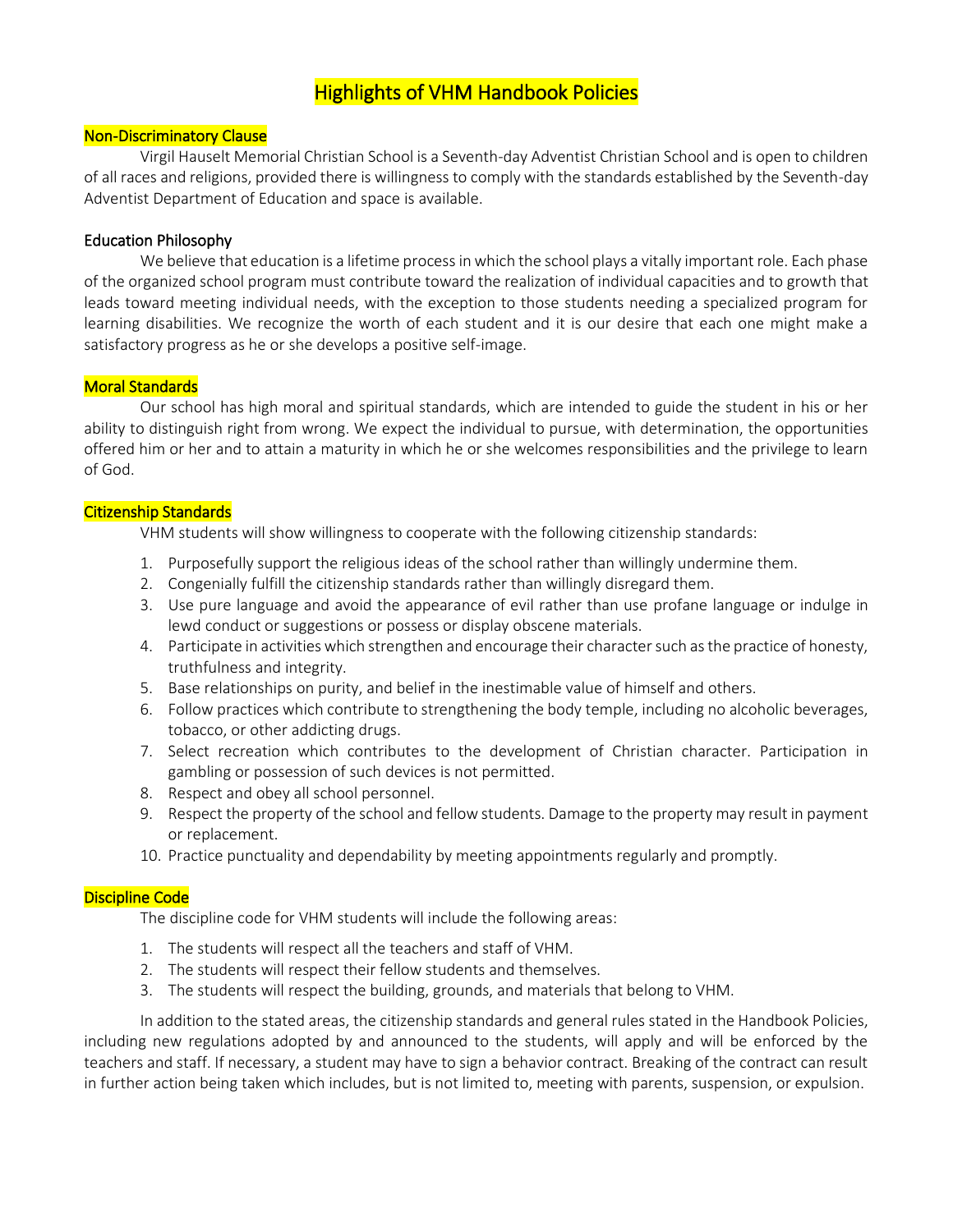#### Dress Code

Clothing and personal appearance ought to be neat, clean, and appropriate to the occasion and its activities. Any student's appearance that makes the faculty or staff uncomfortable may be asked to remove the offending item or change. General regulations are as follows:

- 1. Beginning August 2020, students will wear VHM Logo Polo Shirts each day. Pants and/or skirts and shorts may include navy blue or black uniforms pants, skirts, or jeans. A black or Navy Blue Front Zip fleece jacket may be worn—not covering the uniform shirt. 5 shirts will be provided by our PTO. The cost of the shirts is included in your Registration or Re-Enrollment Fee.
- 2. Emblems or messages displayed on clothing, on free-dress days, must not in conflict with the standards of the school.
- 3. Pants should conform to the school standards of neatness and modesty, including fitting properly. Jean/pants with fading or holes are not allowed.
- 4. For health and safety reasons, shoes or sandals are to be worn at all times. Flip-flops are not allowed. Athletic shoes, which enclose and support the foot, must be provided for Playground and PE.
- 5. Hair should be kept neat and groomed, and a natural color. Styles that draw undo attention are not acceptable.
- 6. Hats, caps or hoods are not appropriate in the classrooms, library or administrative offices.
- 7. Jewelry, including neck chains, rings, bracelets, necklaces and earrings, may not be worn to school.
- 8. Make-up should be of a natural colors that do not cause undue attention to wearer may be worn.
- 9. The use of too much cologne or perfume is not permitted due to sensitivities or allergies of others.

Boy and girl specific regulations:

For boys: No tank tops may be worn. Shorts need to cover the upper leg.

For girls: For special events, sleeveless dresses, should fit snugly under the arm. No thin strap, tank top, or halter tops. Tops that are low cut or that show a bare midriff are not acceptable. Dresses or skirts that are much above the knee are not acceptable. Leggings/jeggings/yoga or other spandex pants are permissible only if a shirt, skirt or shorts worn over them are fingertip length.

#### Attendance Policy-Virtual Class Attendance is Taken During Periods of Distance Learning Due to COVID-19

The purpose of the attendance system at VHM is to ensure each student's achievement of the fullest possible return from his investment in a Christian education. When a student misses classes, it is the student who loses. A vital part of Christian education is developing a sense of responsibility to one's duty, including keeping up good attendance. General Regulations as follows:

- 1. Absences and tardiness will be noted on each student's grade report.
- 2. Acceptable excuses for an excused absence include: illness, medical appointment and circumstances beyond the control of the student and parent.
- 3. When the attendance record of a student is becoming a threat the student's success, a conference may be required with the parents or guardian, the student, teacher and Principal.
- 4. The reason for being tardy or absent must be communicated to the teacher or office by 9:00am in the morning. If not, it will be considered an unexcused absence.
- 5. Excused or pre-arranged absences for any reason other than medical or extreme emergency should be submitted in writing to the teacher at least *one week* prior to the anticipated absence for review. The request for absence will be considered and the decision reported to the parent via the home room teacher. Classwork may possibly be given to the student if time and convenience allows for the teacher to do so, otherwise make up classwork will be given to the student upon return to class. NOTE: the teacher is *not* required to allow work to be made up if the stated procedure is not followed!
- 6. A student having absences (excused or unexcused) totaling 15% (seven instructional periods) in any class in one quarter may forfeit his/her grade in that class except by special action of the school's governing committee.